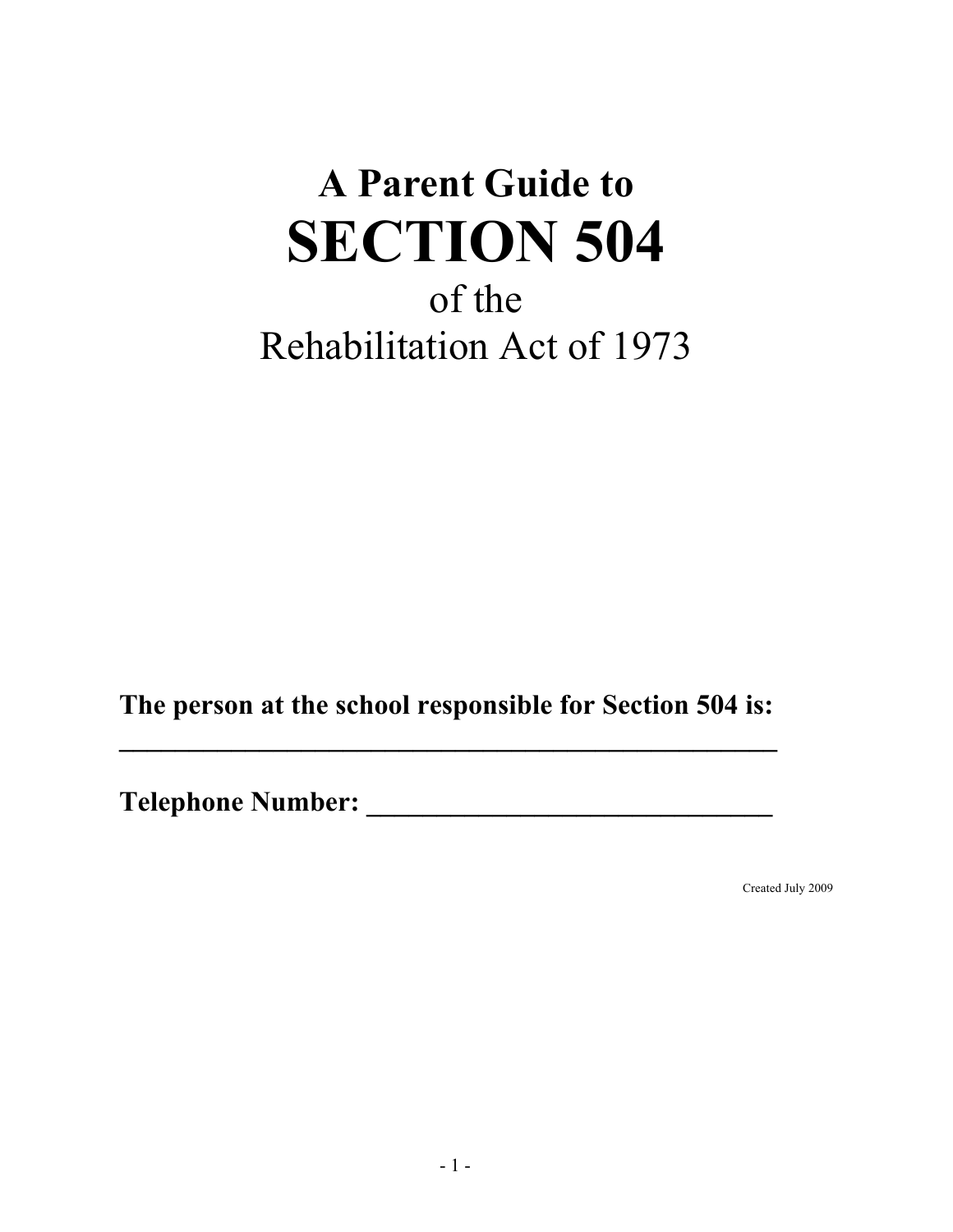*A Parent Guide to Section* **504** is designed to give parents a short overview of Section 504 of the Rehabilitation Act of 1973 as it pertains to Cedar Rapids Community Schools. While Section 504 defines the equal access requirements for both students and employees, this publication will focus on students. This information has been organized around questions parents frequently ask when trying to understand this civil rights statute. Please note that when working with disabled students, Section 504 serves the same purpose as the ADA (Americans with Disabilities Act). Consequently, this publication focuses solely on Section 504.

## *What is Section 504?*

Section 504 of the Rehabilitation Act of 1973 is Congress's directive to schools receiving any federal funding to eliminate discrimination based on disability from all aspects of school operation. Since the Cedar Rapids Community School district receives federal dollars, it is required to provide eligible disabled students with equal access to services, programs, and activities offered by the District. Section 504 is a civil rights statute and not a special education statute. Therefore, it is the responsibility of regular education staff and building administration to implement those practices and procedures necessary for a school to fulfill the requirements of this law. It is also important to understand that schools receive no additional funding to implement Section 504 accommodations. At each school, the responsibility for ensuring Section 504 compliance rests with the building principal or principal's designee.

## *What criteria are used to determine if a student is eligible for a Section 504 plan?*

Like other students, those students with a disability, as defined by Section 504, are entitled to a free appropriate public education. An appropriate education for a Section 504 disabled student may require the provision of specific accommodations and related services in order to meet the needs of the student. Section 504 focuses on ensuring a level of access to educational services and the learning process for qualified disabled students that is equal to that given non-disabled students.

Students eligible for Section 504 accommodation plans must meet three criteria. The three criteria are (1) A **mental or physical impairment**, (2) **which substantially limits,** (3) **one or more major life activities**. It is important to understand that all three criteria **must be present** for a student to be eligible for a Section 504 accommodation plan. Equally important, this disability must be why the student cannot equally access or receive benefit from the school's programs and services. Here is additional information on each of the three criteria.

#### **Mental or physical impairment:**

This includes any physiological disorder or condition, cosmetic disfigurement, or anatomical loss affecting one or more body systems. Additionally, this can include any mental or psychological disorder. This criterion does not limit eligibility to specific diseases or categories of medical conditions. The law was intentionally written this way to avoid limiting the range of diseases or medical conditions that might be considered for Section 504 eligibility.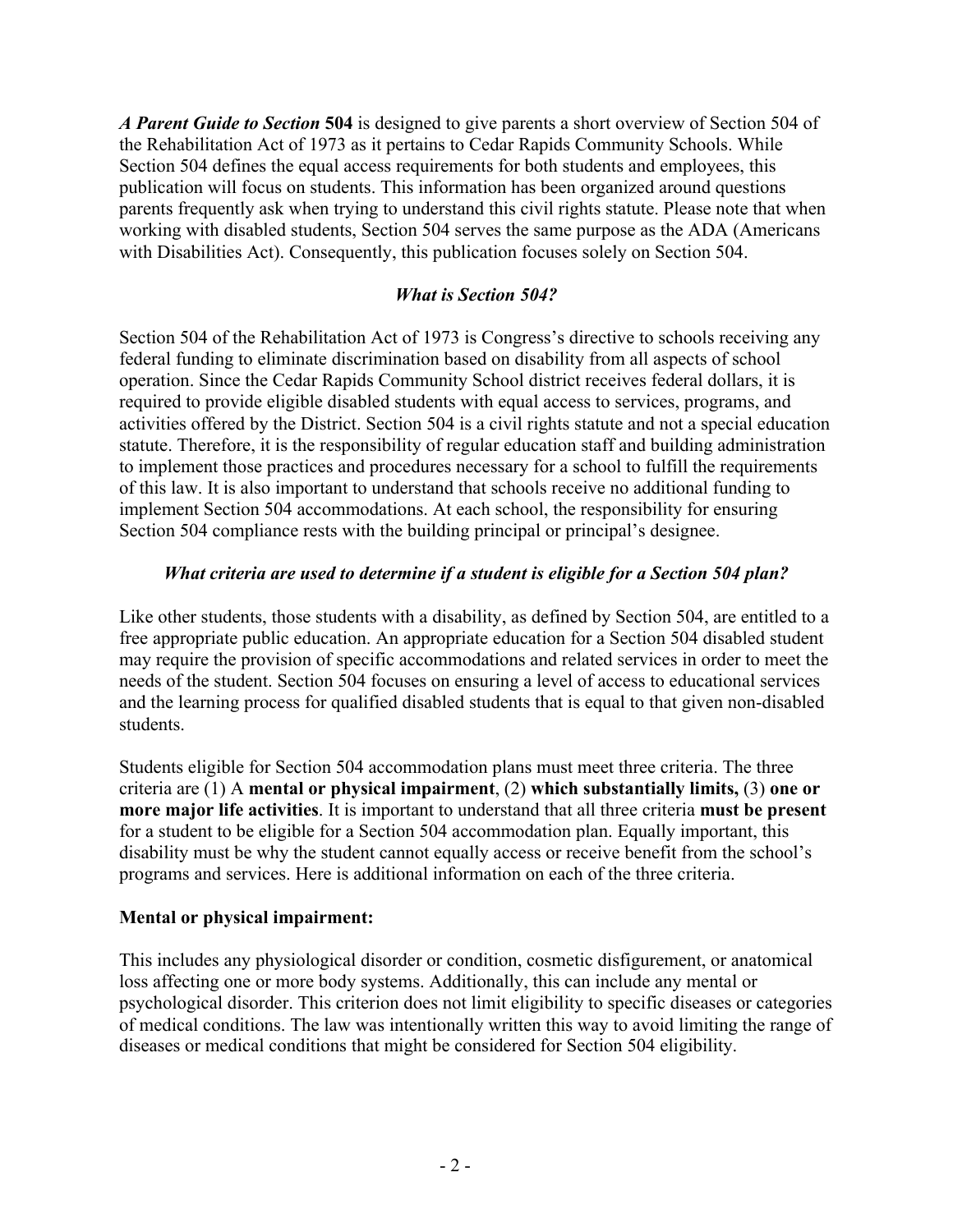#### **Substantially limits:**

Section 504 does not specifically define the term "substantially limits." The basis for evaluating this criterion is the impact a disability has on one or more of a student's major life activities. It is vital to understand that for a student to qualify for Section 504, the impairment must impose a considerable limitation on one or more major life activities. The eligibility team will consider the nature and severity of the disability as well as how long the disability is expected to last. **Simply having a condition or disability does not automatically qualify a student for Section 504 protection. The condition must present a barrier to the student's ability to access the same educational opportunities as a non-disabled student.**

#### **Major life activities:**

Major life activities include such things as: seeing, hearing, eating, sleeping, walking, standing, lifting, bending, speaking, working, breathing, learning, reading, communicating, thinking, concentrating, caring for oneself, and performing manual tasks. The operation of major bodily functions (*e.g.*, the functions of the immune system, normal cell growth, and digestive, bowel, bladder, respiratory, circulatory, endocrine, neurological, brain, and reproductive functioning) count as major life activities. Please note that this list of major life activities is not exhaustive.

#### *How is a Section 504 review request made?*

A parent, guardian, teacher, building team, counselor, related service provider, other school staff, administrator, or community agency can initiate a referral for Section 504 eligibility to the building intervention team. This team looks different in each building, but usually involves administrators, counselors, and GWAEA staff. It is a good idea to discuss the appropriateness of a 504 Plan with your child's teacher, counselor, building 504 coordinator or principal before making the referral, as there are numerous intervention strategies used with students. By discussing your concerns with one of these people, it can be determined if a pursuing a 504 Plan will best support the student's needs.

#### *What process is used in determining if a student is eligible for a Section 504 plan?*

Upon receipt of a 504 referral, the school-level building intervention team will determine whether or not an evaluation will occur. If an evaluation will occur, the Coordinator will arrange a meeting (or have a phone call) with parents to review the referral and discuss the evaluation process. The Coordinator will also make arrangements for a 504 team meeting to review the referral and determine the evaluation data that should be collected, as well as set a date for an eligibility determination meeting.

As mentioned above, a student is eligible for Section 504 protection when it is determined by the 504 team that he/she has a physical or mental impairment that substantially limits one or more of the major life activities, and the impairment is impacting access and student benefit from school programs and services. A properly convened eligibility team needs to include individuals who are knowledgeable about the needs of the student, the interpretation of the data being reviewed, and the accommodation/service options available. This team can include (but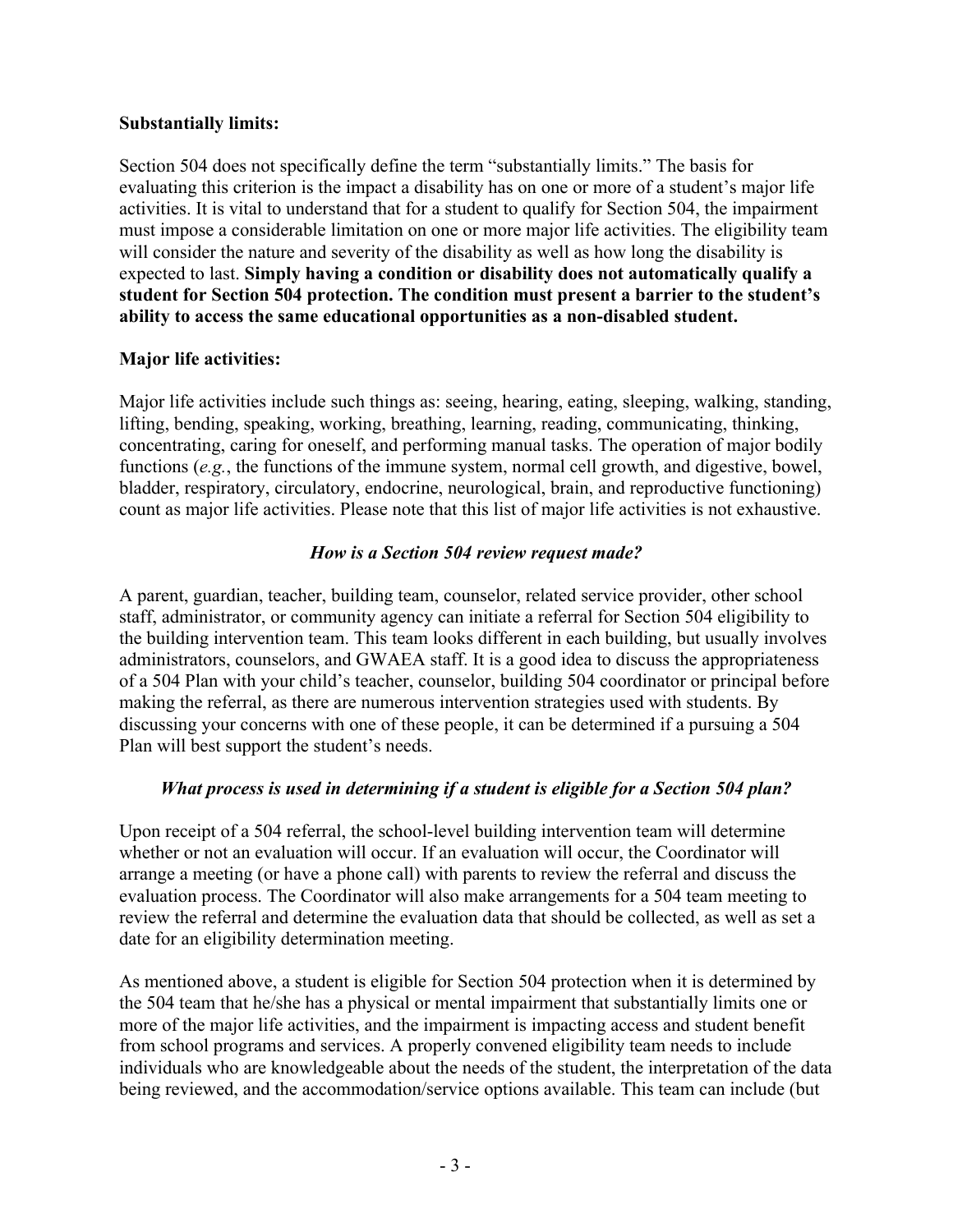is not limited to) parents/guardians, teachers, counselors, related service providers, other school staff and administrators, and staff from community agencies. Parents/guardians should be included in this process whenever possible.

The team's first responsibility is to review the nature of the impairment and determine how it affects the student's access to educational programs and activities. Section 504 eligibility meetings are not intended to be as comprehensive as a special education evaluation. However, in every case, the eligibility team needs to investigate the specific concern that triggered the request. Information that might be considered includes (but is not limited to): grades, attendance reports, behavior plans, cumulative file information, psychological evaluations, medical information, observations, and standardized testing information. As needed, the eligibility team may administer and use other formal and informal measures that help them determine 504 eligibility. Parents will be asked to consent to obtain these measures.

# *How are 504 accommodations and related services documented and reviewed?*

If the eligibility team determines that a student has a Section 504 disability, the team's second responsibility is to identify the specific accommodations or services that will support equal access. Documentation of these accommodations is done in a Section 504 Accommodation Plan. This plan provides a summary of the accommodations that a student requires to ensure equal access to the learning process and/or district programs, activities, and services. This document becomes part of the student's cumulative file.

504 eligibility teams review active Section 504 Accommodation Plans yearly with more frequent meetings occurring if needed. The purpose of a yearly review is to add, subtract and/or modify student accommodations as needed. If a student no longer needs a 504 Plan, the eligibility team terminates it at a review session.

# *What is meant by the word "accommodation"? Where will the accommodations occur?*

Section 504 requires that a student with an eligible disability be educated with students who do not have disabilities to the maximum extent appropriate. This is referred to as educating the student in the least restrictive environment. Implementation of most Section 504 Plans occurs in the regular classroom. Accommodations generally are those minor adjustments to things like seating arrangements, lesson presentation, assignments, and other facets of the learning environment that provide the student with equal access to learning opportunities. An example might be moving the student to a position in the room that best supports his/her ability to focus on schoolwork. Accommodations might involve the use of such things as special visual aids, large print, or using video recordings. Allowing a student additional time to complete a specific kind of task is also an accommodation.

There are countless accommodations that can support a student's equal access to educational opportunities. It is the job of the eligibility team to identify those accommodations that will support the needs of a given student resulting from the identified impairment. Please keep in mind that each school will include accommodations that it has the ability to accomplish based on what the school offers to all students and resources available to implement its programs and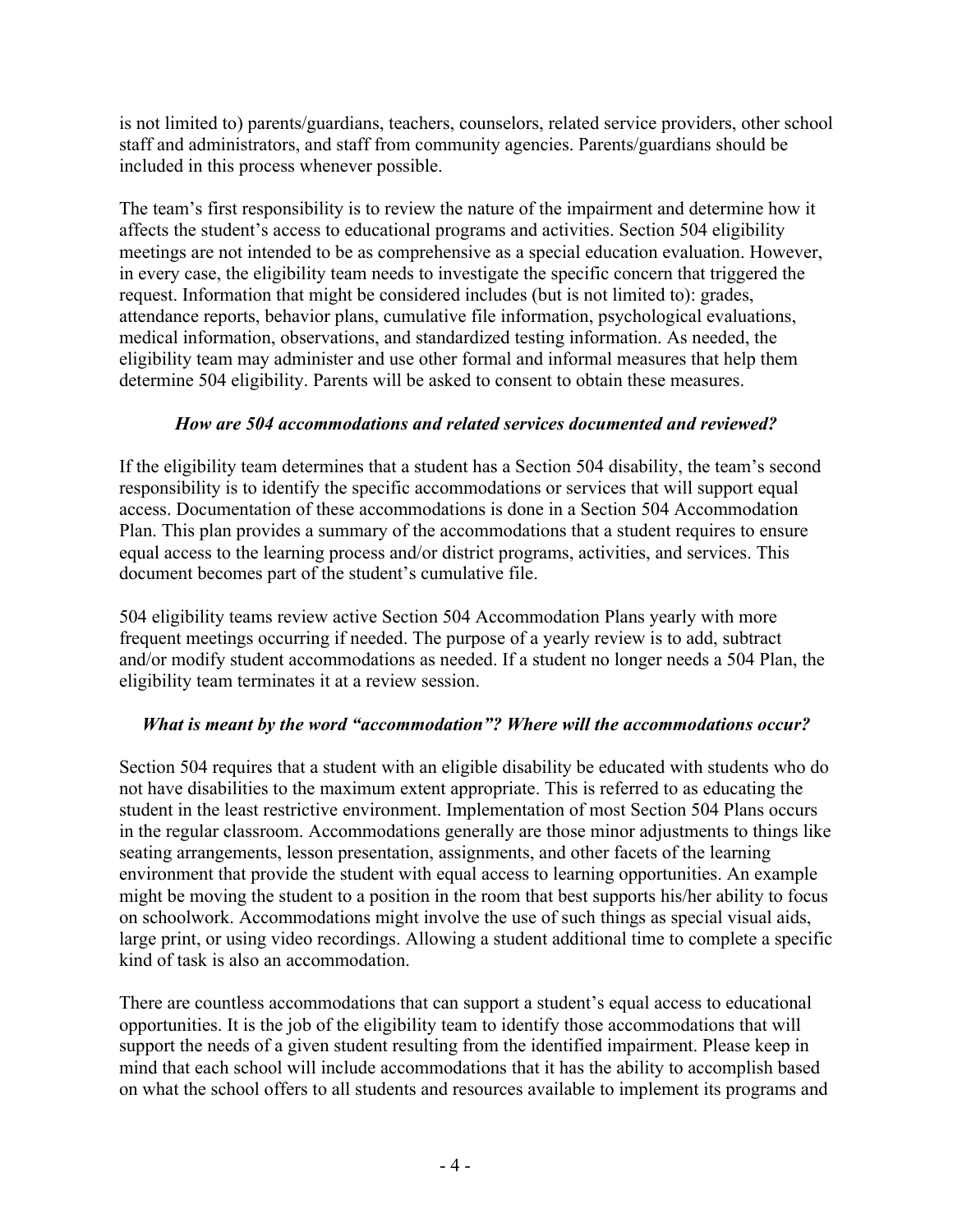services. This means that accommodations will be designed differently at different schools and at different levels (elementary, middle, high school).

## *What rights do parents (and students) have under Section 504?*

The following is a list of parent rights granted by federal law. The intent of the law is to keep parents fully informed concerning decisions made about their children and to inform them of their rights should disagreement occur over a 504 decision.

#### **As a parent, you have the right to:**

- Have your child take part in, and receive benefit from, public education programs without discrimination based on a disability.
- Have the district advise you as to your rights under the law.
- Receive notice with respect to the identification, evaluation, or placement of your child.
- Have your child receive a free appropriate public education. This includes the right to be educated with non-disabled students to the maximum extent appropriate. It also includes the right to have the district make reasonable accommodations to allow your child an equal opportunity to participate in school and school-related activities.
- Have your child educated in facilities and receive services comparable to those provided students without disabilities.
- Have your child receive special education and related services if she/he is found to be eligible under the Individuals with Disabilities Education Act (IDEA), or to receive reasonable accommodations under Section 504 of the Rehabilitation Act.
- Have eligibility and educational placement decisions made based upon a variety of information sources, and by individuals who know the student, the eligibility data, and placement options.
- Give your child an equal opportunity to participate in non-academic and extracurricular activities offered by the district through the provision of reasonable accommodations.
- Examine all relevant records relating to decisions regarding your child's identification, eligibility, educational program, and placement.
- Obtain copies of educational records at a reasonable cost unless the fee would effectively deny you access to the records.
- Receive a response from the district to reasonable requests for explanations and interpretations of your child's records.
- Request amendment of your child's educational records if there is a reasonable cause to believe that they are inaccurate, misleading or otherwise in violation of the privacy rights of your child.
- File a complaint with the district when you believe your child's rights have been violated.